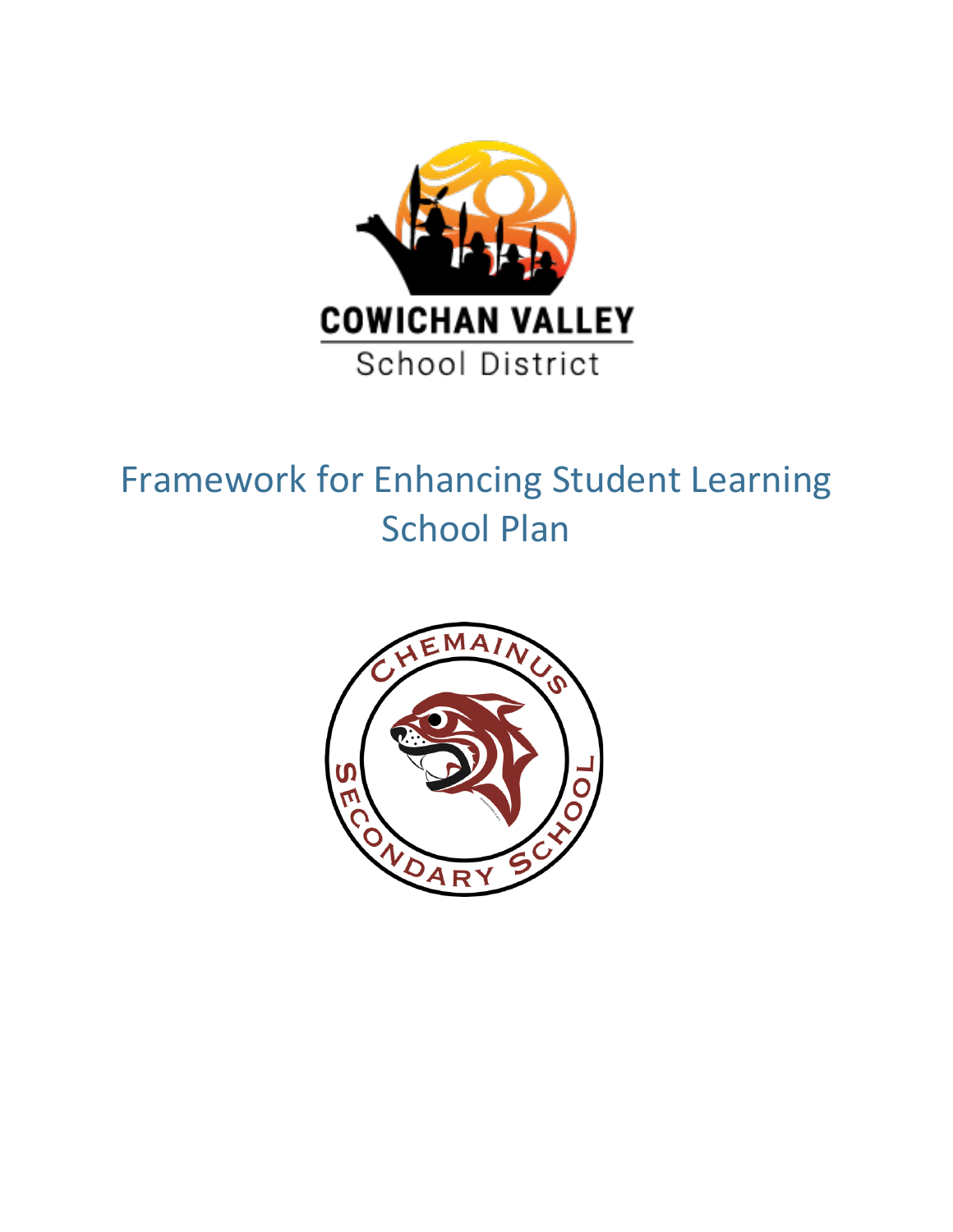# **Our Story**

Chemainus Secondary is a Grade 7-12 school with an enrollment of approximately 400 students for the 2021-22 school year. Our school is unique in its grade configuration and proudly we are a "school within a school" with our grade 7 and 8 middle years program along with a secondary grade 9-12 program. The middle years program focuses on the uniqueness of development of young adolescents as they shift from elementary to secondary school. Grade 7 and 8 students are grouped in cohorts that stay together for the year, sharing a team of teachers. This along with a teacher advisory block for learning support & extension built within each students' schedule. Students are offered an exploratory cycle of a variety of elective options that help students to try new things and get a taste of what electives that they would like to delve deeper into in their later years. Our grade 9-12 program is a mostly semestered timetable in which students fulfill their graduation requirements along with a diverse selection of electives.

Our school is located on the traditional unceded lands of the Stz'uminus people in the heart of Chemainus. Chemainus is a picturesque town located on the eastern coast of Vancouver Island, British Columbia. The town is internationally recognized due to the 30+ huge murals painted on buildings throughout the community depicting the history of the local area. Students come from Chemainus as well as the neighboring communities Crofton, Saltair, Thetis Island and Penelakut Island.

CHSS students mostly live in the surrounding area and represent diverse family structures, socio-economic backgrounds, ethnic and cultural groups. Many of our students come to school via school bus as well at the BC Ferry (Thetis and Penelakut Island). Our school has a 23% self identified Indigenous population, with students from Cowichan, Halalt, Lyackson, Penelakut, Stz'uminus and Metis Nations. Indigenous content is integrated throughout all of the curricular areas and we strive to ensure that our Indigenous learners see themselves reflected in the curriculum throughout our school.

Our school has a strong sense of community, with many generations having graduated from our school over the years. We pride ourselves in how we work alongside our community, through our volunteerism by our students and staff with our local elementary schools, senior centre, local Nations, community service organizations. As a small community, everyone seems to know everyone and the connections throughout the community are well established. We are proud to be supported annually by over \$70 000 of community donations towards our grad class.

Our school has a positive vibe and it is commonly noted by guests that come to our school how kind and friendly our student body is to everyone and each other. As a small school, adults get the chance to work with students for 6 years and often over multiple years as students move through the grades. This gives staff the chance to really develop meaningful relationships. Students have a variety of ways to get involved in the school through academics, clubs, athletics, Peer Counselling, Peer Tutoring or Leadership.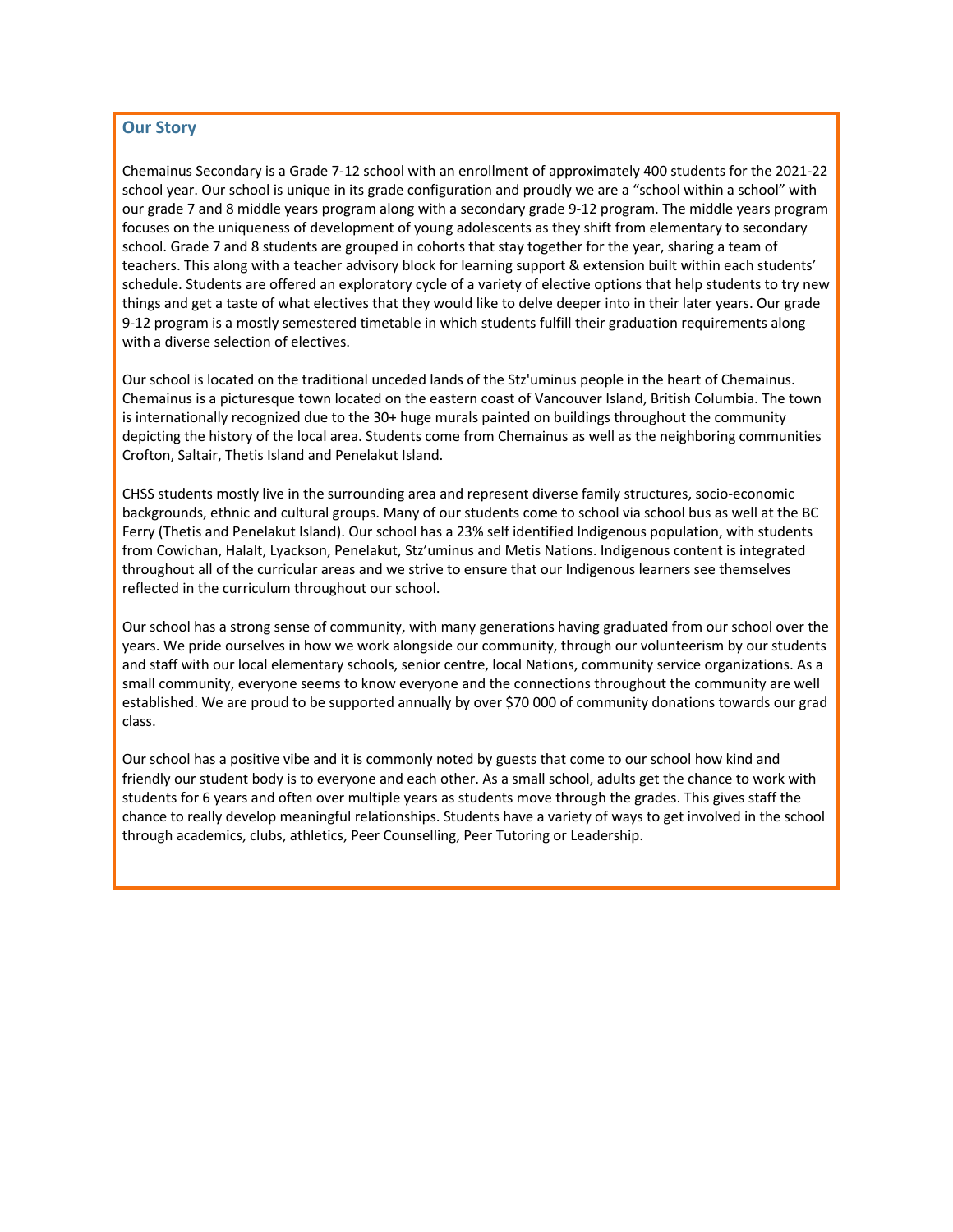## **Our Learners**

What are the strengths and stretches we see in our Learners?

## **Our Strengths**

Positivity, inclusivity, small school with a strong sense of community, relationships. Staff and students were asked "What are our strengths as a school?" Their responses:

- Sense of community
- Welcoming, friendly & fun place to be
- Respectful, kind, caring, helpful
- Empathetic
- Inclusive
- Variety of programs, class options
- Adults who really care
- Wide variety of activities athletics, performances (dance, drama), clubs, gym riots

## **Our Stretches:**

Literacy, Numeracy and Mental Health

**FSA 7 data: Reading Comprehension:** 67.7% on track or extending 83.3% Non Indigenous 30% Indigenous

**Numeracy:** 33.3% on track or extending 37.5% Non Indigenous 22.2% Indigenous

#### **5 Year Completion Rate (2018-19):**

|              | Indigenous (%) | Non Indigenous (%) |
|--------------|----------------|--------------------|
| All students | 58             | 87                 |
| Male         |                | 84                 |
| Female       | 67             | 91                 |

## **Numeracy and Reading Screening Data: Percent of students**

| <b>Grade level</b><br>$(2020-21)$ |                                   | <b>MATH</b>                   | <b>READING (Decoding)</b>                                       |    | <b>READING (Comprehension)</b>    |                               |  |
|-----------------------------------|-----------------------------------|-------------------------------|-----------------------------------------------------------------|----|-----------------------------------|-------------------------------|--|
|                                   | < 2 years<br>below grade<br>level | 3+ years below<br>grade level | < 2 years below<br>3+ years below<br>grade level<br>grade level |    | < 2 years<br>below grade<br>level | 3+ years below<br>grade level |  |
| Grade 7                           |                                   |                               |                                                                 |    |                                   |                               |  |
| (YOG 2026)                        | 18                                | 34                            | 18                                                              | 13 | 32                                | 5                             |  |
| Grade 8                           |                                   |                               |                                                                 |    |                                   |                               |  |
| (YOG 2025)                        | 8                                 | 40                            | 21                                                              | 8  | 21                                | 6                             |  |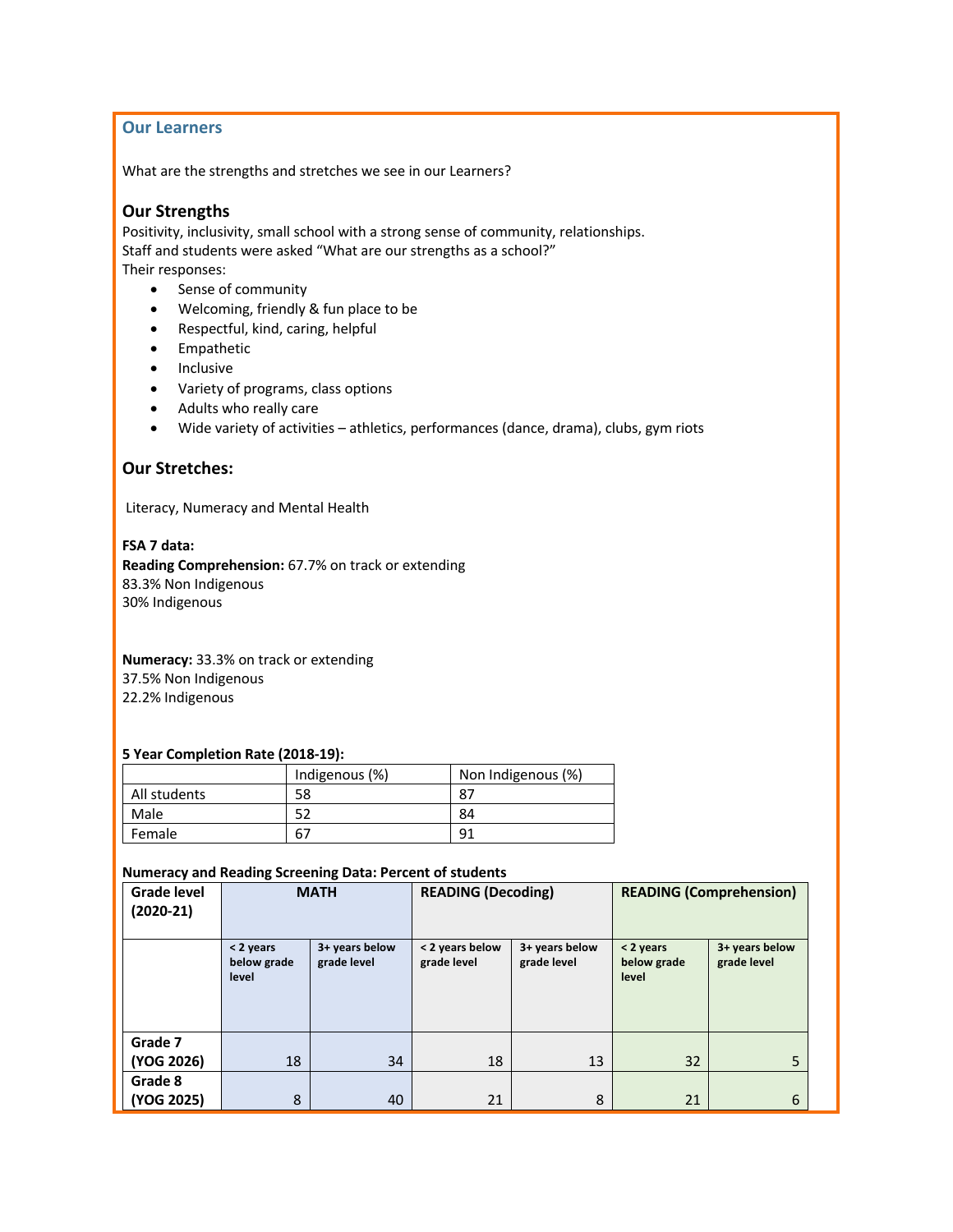# **What evidence do we have of these strengths and stretches?**

At CHSS, we have noticed that some of our learners, at all grades, are struggling with reading (decoding) and reading comprehension across curricular areas. Several staff voiced this to our LST which led our team to attend a "Keys to Literacy-Developing a School Literacy Plan" learning session with Joan Sedita in Febuary 2021. This kick started our team to form a working group of interested staff to meet regularly and learn more about how to provide literacy intervention support across all RTI levels.

In addition, our LST and all of our grade 7 and 8 teachers, conducted literacy (Dibels, San Diego, Words Their Way) and numeracy (IXL diagnostic) screenings of their classes to determine baseline data of each of their learners. From those screenings, our LST and classroom teachers provided targeted Tier 1-3 support to each of their learners for the last quarter of the 2020-21 school year.

From the data collected, it reaffirmed our "hunches" about our learner's literacy and numeracy abilities.

| <b>Grade level</b><br>$(2020-21)$ |                                                                    | <b>MATH</b> | <b>READING (Decoding)</b>                                       |    | <b>READING (Comprehension)</b>      |                                 |  |
|-----------------------------------|--------------------------------------------------------------------|-------------|-----------------------------------------------------------------|----|-------------------------------------|---------------------------------|--|
|                                   | 3+ years below<br>< 2 years<br>grade level<br>below grade<br>level |             | 3+ years below<br>< 2 years below<br>grade level<br>grade level |    | $<$ 2 years<br>below grade<br>level | $3+$ years below<br>grade level |  |
|                                   |                                                                    |             |                                                                 |    |                                     |                                 |  |
| Grade 7<br>(YOG 2026)             | 18                                                                 | 34          | 18                                                              | 13 | 32                                  |                                 |  |
| Grade 8<br>(YOG 2025)             | 8                                                                  | 40          | 21                                                              | 8  |                                     | 6                               |  |

## **Numeracy and Reading Screening Data: Percent of students**

It was from the screening data, FSA data and grad rate data that our LST invited all interested staff together weekly to dive deeper into learning more about literacy intervention support. We had 16 staff that met regularly and together created a 3-5 year full school literacy plan with the goal to increase literacy of all of our learners, across all grade levels. This plan was shared with our full staff for feedback and we have agreed that we will be fully implementing this plan starting September 2021.

We recognized from the data above that our learners need literacy AND numeracy support but we made a decision to continue with literacy intervention for the 2021-22 school year and then over the course of the school year, learn more about numeracy screenings, along with researched based, numeracy intervention support with the intention that we will address numeracy (along with continuing our literacy support) starting in the 2022-23 school year.

Our team has also created a spreadsheet with all of the screening data (strengths/stretches), interventions, strategies and notes for students. As of June 2021, we have data for all of our next years' grades 8, 9 and some grade 10 students. This will be a read-only resource for all teaching staff to access collected data to help inform their practice at a Tier 1 RTI level and well as for our LART team who will be providing the Tier 2/3 support. The goal will be to continue to collect/record data over the course of a student's time at CHSS as a means of recording improvement and sharing of successful strategies to all staff.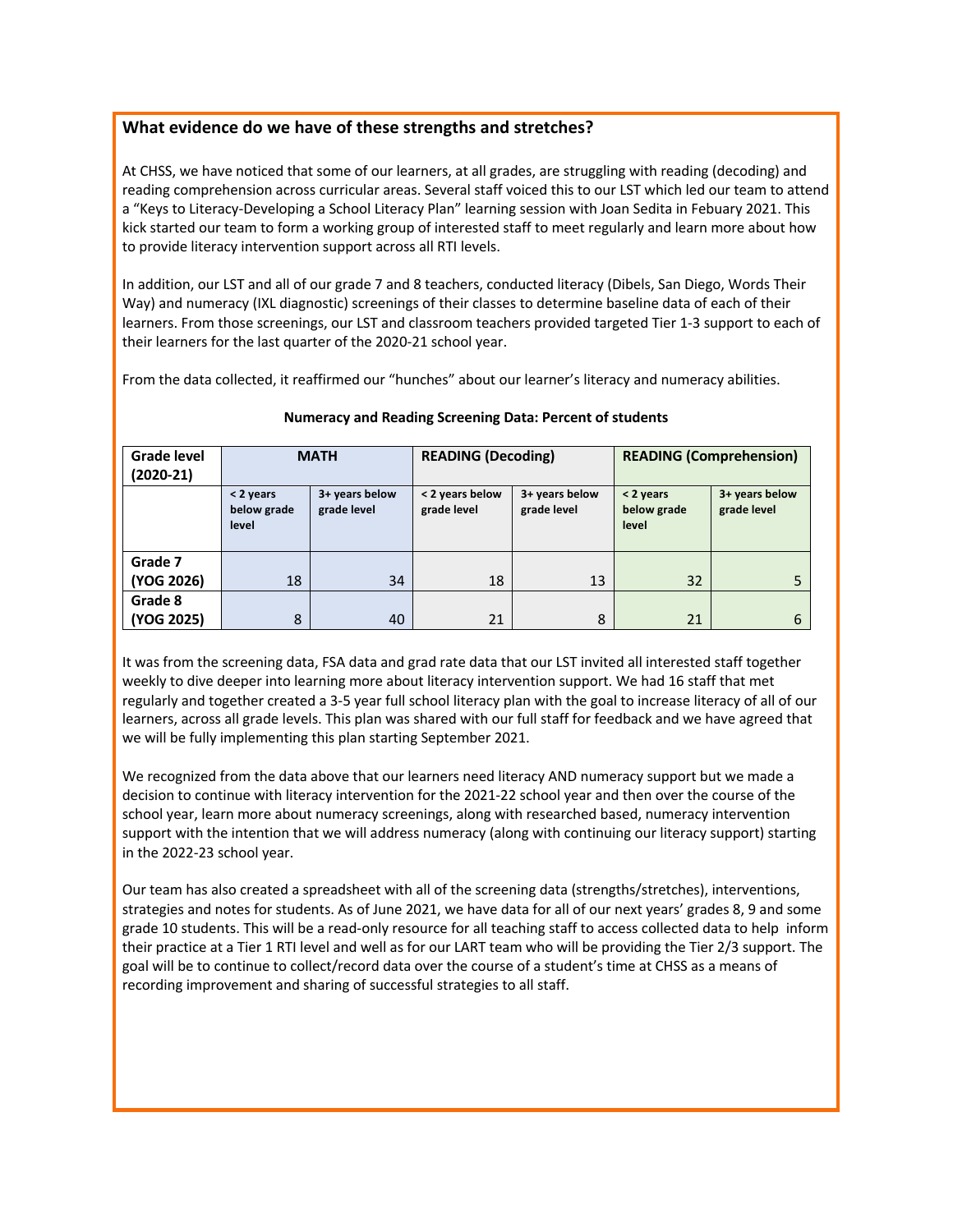|                | <b>RTI Communication Spreadsheet (by grade)</b> |                  |          |                            |                                       |
|----------------|-------------------------------------------------|------------------|----------|----------------------------|---------------------------------------|
|                | <b>First Name Stretches</b>                     | <b>Strengths</b> | Referral | <b>Service</b>             | <b>Case Manager Strategies/Notes</b>  |
| Kelsey         | Math: below grade level                         |                  |          |                            |                                       |
|                |                                                 |                  |          | Participated in a pull-out |                                       |
| Cordell        | Math: significantly below grade level           | Reading          |          | reading group Q4 2021      |                                       |
| Mason          |                                                 |                  |          |                            | No numeracy screening completed       |
| <b>Brianna</b> | Math: significantly below grade level           |                  |          |                            |                                       |
| Ethan          | Math: below grade level                         | Reading          |          |                            |                                       |
|                | Reading/decoding: significantly                 |                  |          |                            |                                       |
|                | below grade level Comprehends at                |                  |          |                            |                                       |
| Jennifer       | decoding level                                  |                  |          |                            | Online student 2020-2021 school year: |
| Naomi          |                                                 | Art, math        |          |                            |                                       |
| Danaya         |                                                 | Reading          |          |                            |                                       |
|                | Conservable and any Charles conductor for       |                  |          |                            |                                       |

# **Our Goals**

# **Based on the needs in our school and the Strategic plan, what priorities will we focus on to enhance success for our learners?**

Based on our needs in the school and the Strategic plan we will focus on the following goals:

- 1. **Strategic Priority: Learning:** To improve literacy of all of our learners by building capacity of all staff at the RTI Tier 1-3 level.
- 2. **Strategic Priority: Culture of Care**: To continue to incorporate approaches to support mental health within the classroom and throughout the school with the use of resources (EASE, GoTo! MindUp) along with outside agencies who will work with our staff and students to increase mental health awareness and build resilience with our youth.

# **What actions/strategies will we take/use to support our goals?**

**Goal 1a: To continue to learn/share/implement Tier 1 literacy/numeracy strategies for the 2021-22 school year to use across** *all* **curricular areas**

| <b>TIER 1:</b>                | <b>Action Step 1</b>                                                                                                             | <b>Action Step 2</b>                                                                                          | <b>Action Step 3</b>                                     |
|-------------------------------|----------------------------------------------------------------------------------------------------------------------------------|---------------------------------------------------------------------------------------------------------------|----------------------------------------------------------|
| <b>ACTION</b><br><b>STEPS</b> | Create a year-long PD plan for<br>literacy and numeracy that<br>includes utilizing PLC time and<br>staff meetings                | Create a resource<br>booklet of evidence-<br>based strategies to<br>improve<br>literacy/numeracy              | Continue to administer<br>screenings at grade 7<br>level |
| <b>Timeline</b>               | -PD Plan By October Staff<br><b>Meeting</b><br>-Sharing and learning<br>continuous                                               | Started by end of June<br>2021-Table of contents<br>of what we have<br>already, and<br>continuously add to it | September/October<br>2021                                |
| Measure of<br><b>Success</b>  | Sharing at staff meetings<br>Plan and use of PLC/Pro-D time<br>for learning<br>Catalogue/Document what<br>staff are implementing | Strategies/Resources<br>are being added<br>throughout the year                                                | Completion by mid-<br>October 2021                       |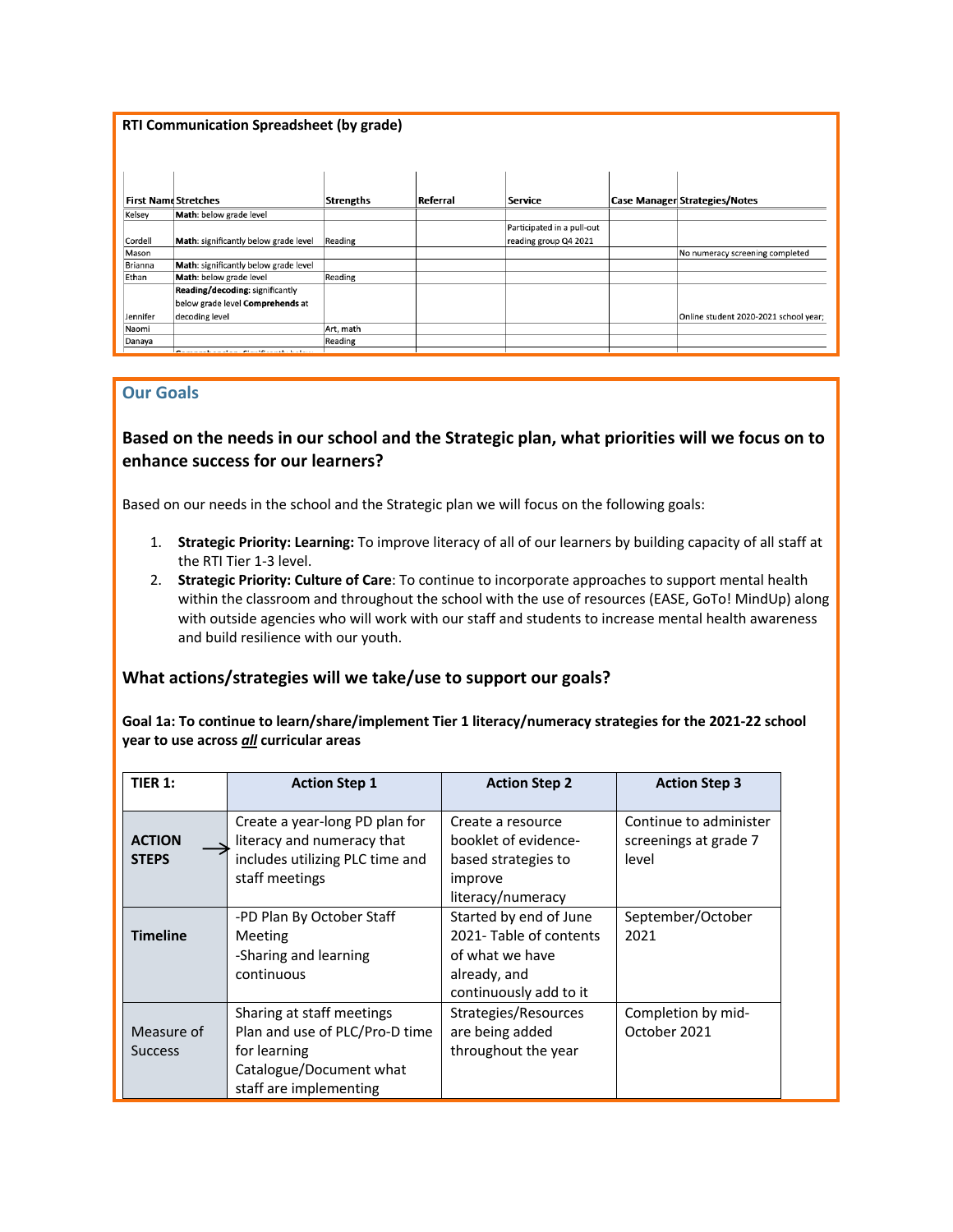## **Goal #1b: Create a referral process for Tier 2/3 support.**

| <b>TIER 2/3:</b>                    | <b>Action Step 1</b>                                          | <b>Action Step 2</b>                                                                                     | <b>Action Step 3</b>                                                                                                  |
|-------------------------------------|---------------------------------------------------------------|----------------------------------------------------------------------------------------------------------|-----------------------------------------------------------------------------------------------------------------------|
| <b>ACTION</b><br><b>STEPS</b>       | Create a referral form<br>and process for tier 2/3<br>support | Develop a communication<br>system for staff to access<br>referral information and<br>updates on supports | Create a<br>visual/graphic/Flowchart<br>for school that details how<br>to navigate the tiered<br>approach to services |
| <b>Timeline</b>                     | Developed and in use by<br>February 2022                      | Begin developing in June<br>2021 and have fully in use<br>by February 2022                               | By February 2022 visual<br>created<br>By June 2022 finalized<br>visual shared                                         |
| <b>Measure of</b><br><b>Success</b> | Completed and in use by<br>February 2022                      | By February 2022,<br>spreadsheet is being<br>updated by LST and<br>accessed by staff                     |                                                                                                                       |

**Goal #2: Culture of Care: To continue to incorporate approaches to support mental health within the classroom and throughout the school with the use of resources (EASE, GoTo! MindUp) along with outside agencies who will work with our staff and students to increase mental health awareness and build resilience with our youth.**

According to the Canadian Mental Health Association, 1 in 7 youth in BC will experience a mental illness. The CMHA states that, "Mental illnesses, if not treated early, can be disruptive enough to a kid's normal development that it can affect them for the rest of their lives". CMHA also states that, "Mental health means feeling good about who you are, having balance in your life and in your thinking, and responding constructively to life's highs and lows. Everyone should practice good mental health. It help protect you from mental illness, and it can help you get the most of out of life". Research from the Hospital for Sick Children indicates that the large majority of children and teens experienced harm to their mental health as a result of the COVID-19 pandemic.

For these reasons and more, it is critical that our staff continues to learn more ways to encourage our students to take care of their mental health and find ways to incorporate strategies in their classrooms to check-in, promote and support mental health of their students and themselves. Since the fall of 2019, several staff have been GoTo! Mental health trained and have shared their learning and resources with school staff at staff meetings and PLC. In March 2021, all of our grade 7 teachers, 2 Counsellors and VP participated in EASE (Everyday Anxiety Strategies for Educators) training and received a grant to purchase anti-anxiety/stress resources to use in their classroom/office. We have created a Department Head position, "Physical and Mental Health Department Head" to help lead and continue to promote mental health with all staff and students. There is still more work to be done as indicated by the responses by our grade 7,10 and 12 students on the 2020-21 Student Learning Survey (see below the responses of select questions regarding students' perceptions of wellness, belonging and mental health).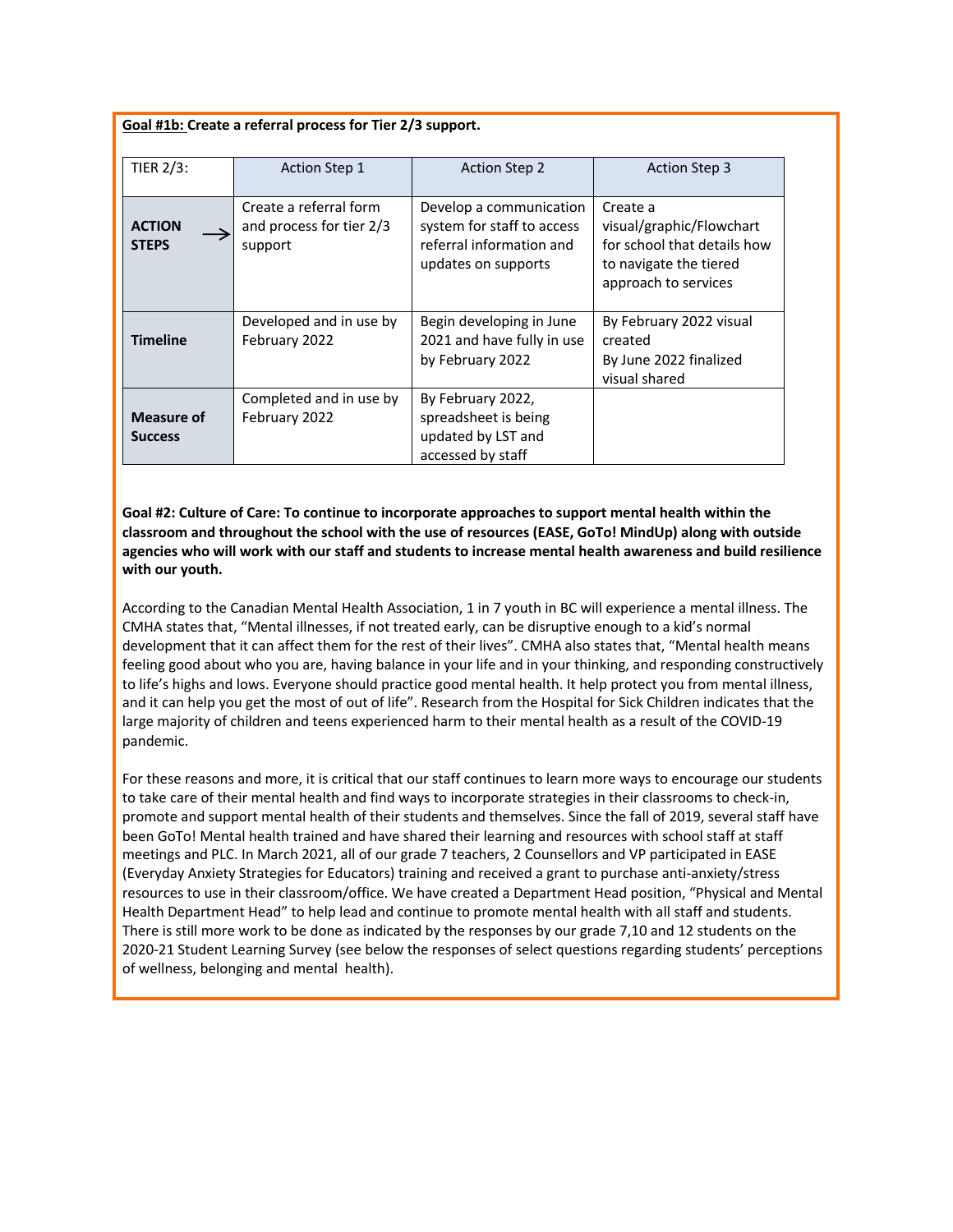## 2020-21 Student Learning Survey Results (Percent)

## I feel like I belong at school

|                 | Not at all | Few   | Sometimes | <b>Many</b> | All of the | Don't | <b>No</b> |
|-----------------|------------|-------|-----------|-------------|------------|-------|-----------|
|                 |            | times |           | times       | time       | know  | response  |
| Gr <sub>7</sub> | 15         |       | 43        | 13          | 10         | 10    | O         |
| <b>Gr 10</b>    | 11         | 14    | 31        | 25          |            | 11    | O         |
| <b>Gr 12</b>    | 14         | 33    | 14        | 28          |            |       |           |

## I feel welcomed at school

|                 | Not at all | <b>Few</b><br>times | Sometimes | <b>Many</b><br>times | All of the<br>time | Don't<br>know | <b>No</b><br>response |
|-----------------|------------|---------------------|-----------|----------------------|--------------------|---------------|-----------------------|
| Gr <sub>7</sub> |            | 12                  |           | 23                   | 27                 |               |                       |
| <b>Gr 10</b>    |            |                     | 25        | 28                   | 28                 |               |                       |
| <b>Gr 12</b>    | 13         |                     | 31        | 31                   | 18                 |               | O                     |

#### I like school

|                 | Not at all | <b>Few</b> | Sometimes | <b>Many</b> | All of the | Don't | <b>No</b> |
|-----------------|------------|------------|-----------|-------------|------------|-------|-----------|
|                 |            | times      |           | times       | time       | know  | response  |
| Gr <sub>7</sub> | 27         | 14         | 31        | 12          | 12         |       | O         |
| <b>Gr 10</b>    | 11         | 20         | 34        | 22          |            |       | O         |
| <b>Gr 12</b>    | 4          | 23         | 33        | 28          | 9          |       | 0         |

#### My questions are valued and welcomed by adults at school

|                 | Not at all | <b>Few</b> | <b>Sometimes</b> | <b>Many</b> | All of the | Don't | <b>No</b> |
|-----------------|------------|------------|------------------|-------------|------------|-------|-----------|
|                 |            | times      |                  | times       | time       | know  | response  |
| Gr <sub>7</sub> |            |            | 36               | 27          | ۰          | 21    | υ         |
| <b>Gr 10</b>    |            | 17         | 22               | 48          | о          |       | O         |
| <b>Gr 12</b>    |            |            | 22               | 63          |            |       | υ         |

## I feel safe at school

| I feel safe at school |            |            |                  |             |            |       |           |  |  |  |
|-----------------------|------------|------------|------------------|-------------|------------|-------|-----------|--|--|--|
|                       | Not at all | <b>Few</b> | <b>Sometimes</b> | <b>Many</b> | All of the | Don't | <b>No</b> |  |  |  |
|                       |            | times      |                  | times       | time       | know  | response  |  |  |  |
| Gr <sub>7</sub>       |            | 10         | 25               | 31          | 23         |       |           |  |  |  |
| Gr 10                 |            |            | 22               | 31          | 28         |       | O         |  |  |  |
| Gr 12                 |            |            | 27               | 31          | 36         |       |           |  |  |  |

#### I learn how to care for my mental health at school

|                 | Not at all | <b>Few</b><br>times | <b>Sometimes</b> | <b>Many</b><br>times | All of the<br>time | Don't<br>know | <b>No</b><br>response |
|-----------------|------------|---------------------|------------------|----------------------|--------------------|---------------|-----------------------|
| Gr <sub>7</sub> | 13         | 15                  | 32               | 13                   | 13                 | 13            |                       |
| <b>Gr 10</b>    | 20         | 17                  | 35               | 17                   |                    |               | O                     |
| <b>Gr 12</b>    | 27         |                     |                  |                      | о                  |               | U                     |